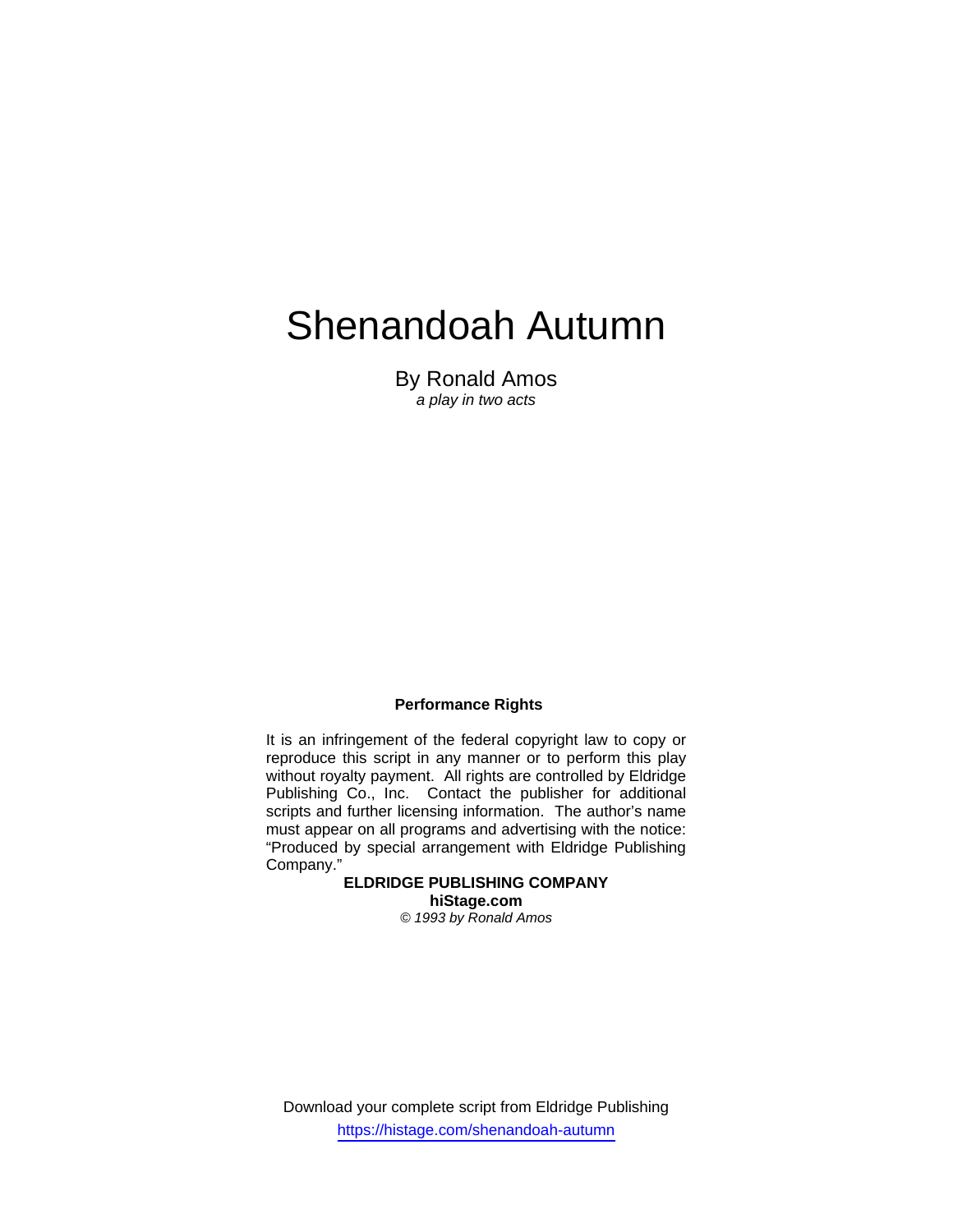*Shenandoah Autumn - 2 -* 

*The average earth, the witness of war and peace, acknowledges mutely;* 

*The prairie draws me close, as the father, to bosom broad, the son; The Northern ice and rain, that began me, nourish me to the end; But the hot sun of the South is to ripen my songs.* 

> "Drum-Taps" from *Leaves of Grass* –Walt Whitman

#### **STORY OF THE PLAY**

In this Civil War drama Charles Knox, a major in the Union army, is in an untenable situation. Two guerilla soldiers, accused of participating in an attack on an ambulance train, have been captured. But these two soldiers are far from being tough killers. One is an affable Irishman who just wants to raise horses, and the other is a local boy who's never been in battle before. Knox makes them an offer that if they give him information about their leader, he will spare their lives, even though he has been ordered to show no mercy. The situation is further complicated by the fact that Knox's men are bivouacked on the St. Clair farm, owned by a fellow West Point grad who is fighting for the South. Mrs. St. Clair is trying to hold the farm together and protect both her daughter and former slave woman since her husband has been missing. The physical hardships and suffering, plus the moral dilemma of war itself, make for an eloquent and stirring drama.

#### **AUTHOR'S NOTE**

 The play is based on actual events. The historical persons portrayed need no introduction. Some of the characters are invented but are composites of people who lived and fought in this part of the Shenandoah in 1864. The Valley war was particularly harsh because it involved civilians, and this phase of it entailed guerrilla tactics, but this did not make the hardship and suffering of the regular soldiers who campaigned in Virginia any less. The citizens of the area had the misfortune to live in a granary of the South and in a strategic cauldron lying between the capital cities of the two governments. General Stonewall Jackson's famous Valley campaign in which he, outnumbered, feinted and jousted with several Federal corps also attracted Union attention to the area. It has long been the misfortune of civilians to live within the geographical and strategic objectives of two warring armies. In some cases, it is better to take up arms than to sit by and do nothing.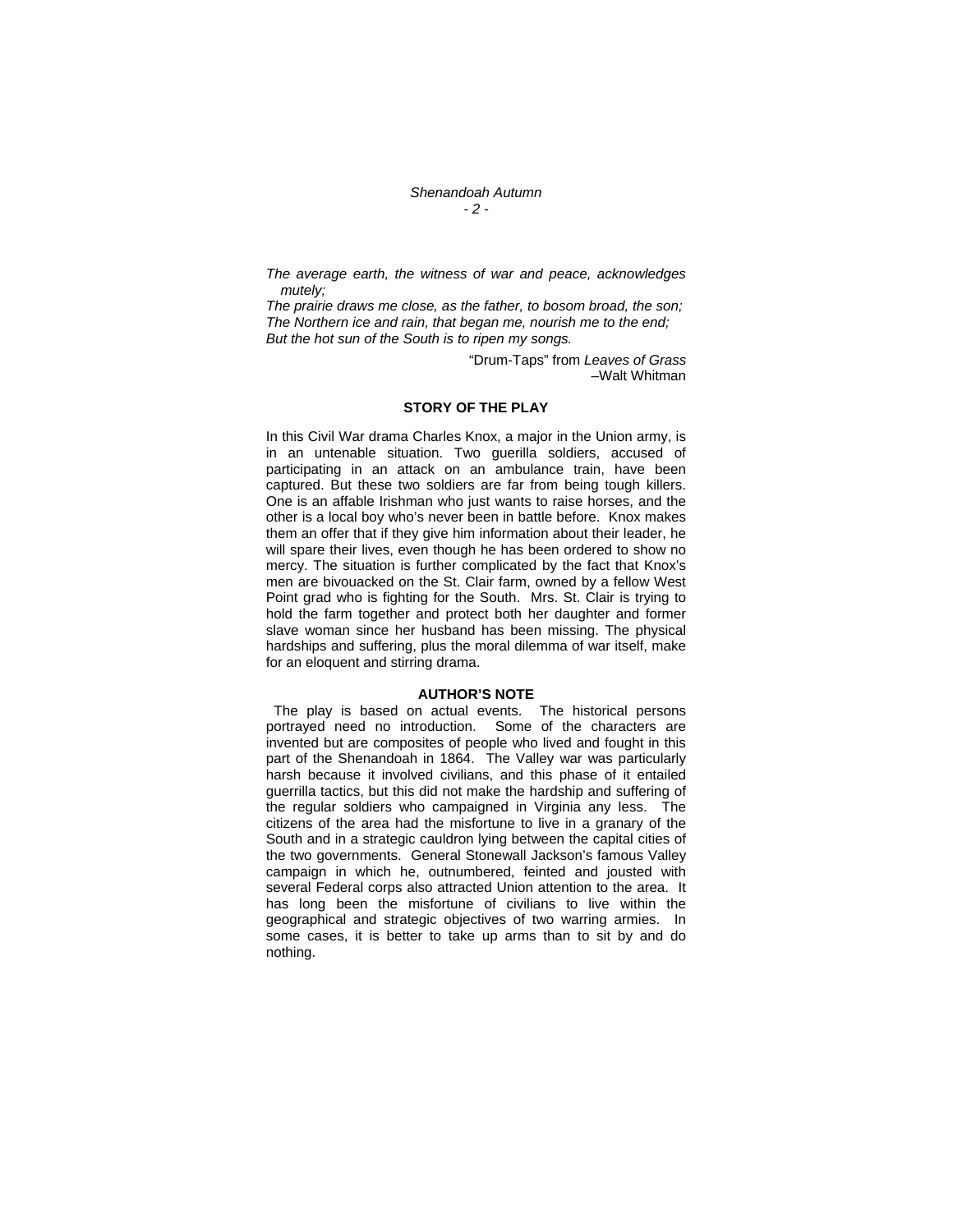*Shenandoah Autumn - 3 -* 

## **CAST OF CHARACTERS**

*(11 m, 4 w)* 

**MRS. ESTHER ST. CLAIR:** Whose home and land are the setting; a Virginian.

**MRS. AGNES BEAUCHAMP:** Mrs. St. Clair's neighbor.

**MAJOR CHARLES KNOX:** An attorney in civilian life; West Point graduate.

**CAPTAIN COBB:** Officer of the Provost Guard.

**ARTHUR RINKER:** Irish immigrant; Union deserter; Mosby raider. Is in his thirties, a sunburned, outdoor man, lean and fit.

**DAVID WALKER:** Recent recruit to Mosby; seventeen.

**PVT. CARLSON:** Union soldier.

**PVT. MCLEOD:** Union soldier.

**PVT. HATTON:** Union soldier.

**STEFANIE ST. CLAIR:** Mrs. St. Clair's daughter, a friend of David Walker.

**GENEVA:** Mrs. St. Clair's colored servant.

**GEN. GEORGE A. CUSTER:** Youthful and slender, he has long hair, is blond and his features are hawkish. About twenty-five years old, the West Point graduate is the youngest general in the Union Army.

**COL. FENWICK:** Union Army.

**PROVOST GUARD / MOSBY GUERRILLA SENTRY / LT. MERKLIN**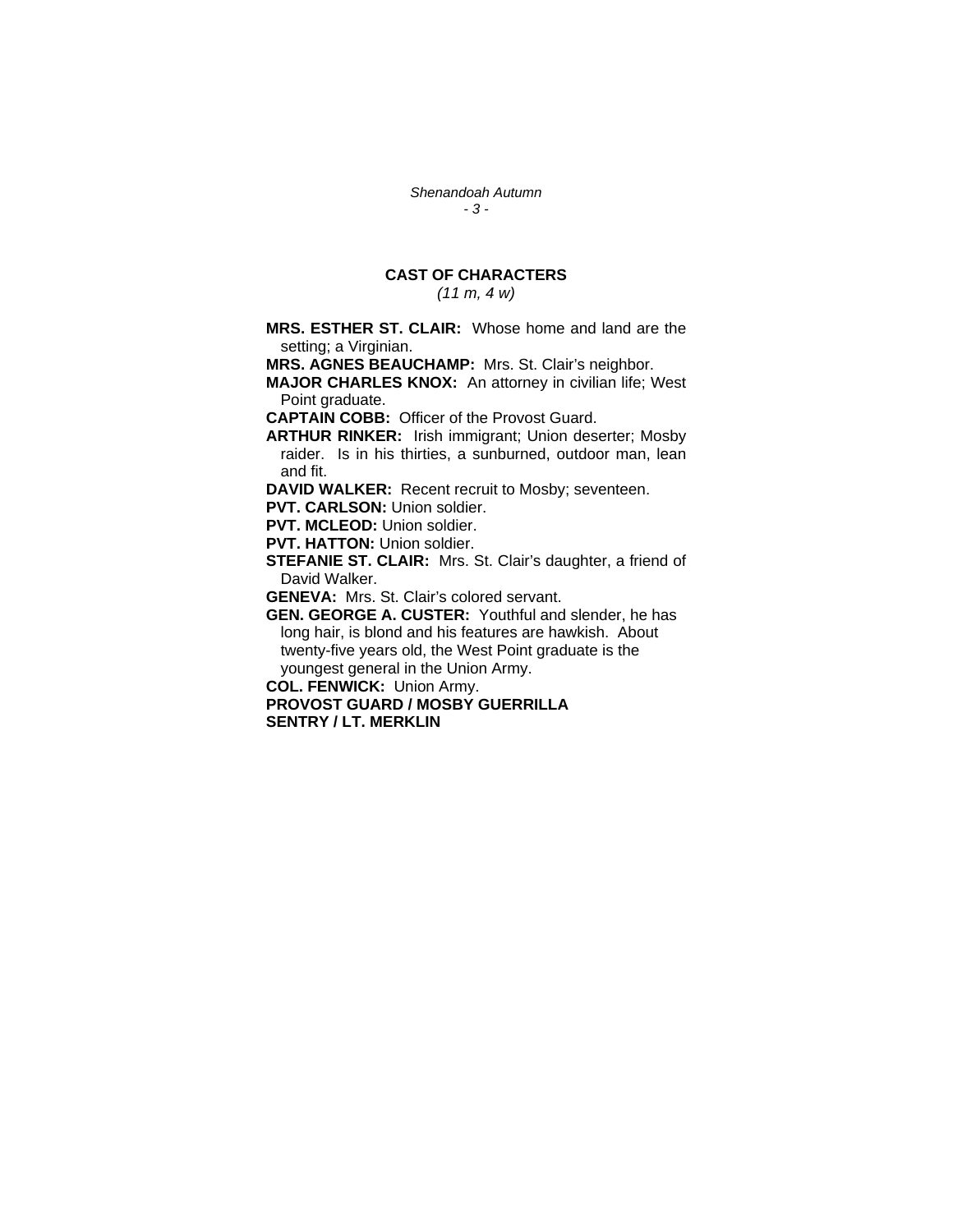#### *Shenandoah Autumn - 4 -*

#### **SETTING**

The action takes place in and around Mrs. St. Clair's home outside of Front Royal, Virginia, in the Shenandoah Valley. The stage consists of a central playing area and left and right sub stages. At USL is the front porch and façade of a Virginia farmhouse owned by Mrs. St. Clair. The two sub stages will be used as the soldiers' campsite and the carriage house holding the prisoners.

#### **SYNOPSIS OF SCENES**

**ACT I** 

Scene 1: Late afternoon, September, 1864.

Scene 2: Just after sundown of the same day.

Scene 3: Evening of the same day.

Scene 4: Fifteen minutes later.

**ACT II** 

Scene 1: Just past dawn the next morning.

Scene 2: Later that same morning.

Scene 3: Late that same afternoon.

Scene 4: Just past sunset.

Scene 5: A half hour before midnight.

Scene 6: Pre-dawn the next morning.

Scene 7: Dusk, a day later.

### **MUSIC SUGGESTIONS**

 There is music before the curtain, the American folk song "Shenandoah." There is additional music during the blackouts at the scene changes, all period music from the Civil War. Before Act I, Scene 2 there are military drum taps. Before I, 3, there is "The Drunken Sailor;" before I, 4, there is "Lorena." A minor theme, a camp bugle, can be played from a distance during certain scenes.

 During intermission a lively rendition of "Dixie" is played, and before II, 1, "The Garryowen," the regimental song of Custer's 7th Cavalry. Before the blackout that divides this scene, we again hear "The Drunken Sailor." Before II, 2, a piano rendition of "Für Elise" is heard. Then before II, 3, "Shenandoah" is played again. Before II, 4, we hear "Aura Lee." "Black Is the Color" precedes II, 5, and is part of the opening dialogue. II, 6, is preceded again by military drum taps, and II, 7, the final scene, is again preceded by "Shenandoah." The curtain call is again accompanied by the sprightly "The Drunken Sailor," and as the lights begin to fade, the play closes with the plaintive dirge-like trill of an Irish or Highland bagpipe.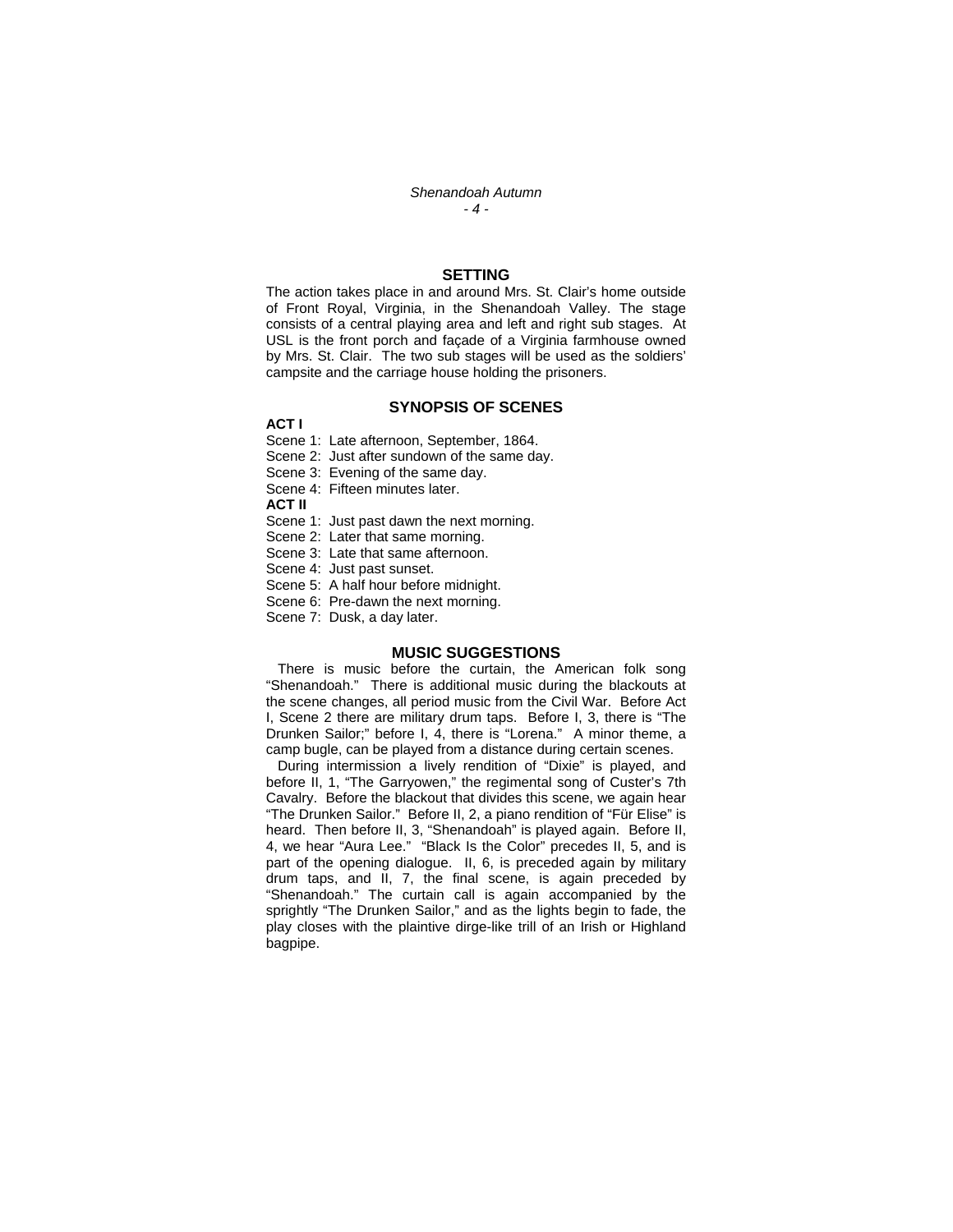#### **ACT I Scene 1**

*(AT RISE: Late afternoon. The lights go on US as we see AGNES BEAUCHAMP walk up through the yard toward the porch, where MRS. ST. CLAIR is standing.)* 

- **ST. CLAIR:** Why Agnes Beauchamp. I didn't hear your carriage drive up.
- **BEAUCHAMP:** I walked, you know. It must be close to a mile from my farm to yours. *(Sits wearily on the bench just in front of the porch.)*

**ST. CLAIR:** Why did you walk, Agnes?

- **BEAUCHAMP:** I had no choice, Esther. This morning the Yankees came to the door and demanded more horses for their army. They took our last draft animal, Neddy, my husband's old sorrel that he had since he was a boy. Neddy is sway-backed and full of rickets. But they took him away. They gave me a worthless voucher for him. *(Rises.)* This voucher won't pull like Neddy, I told that Yankee officer … good, old loyal Neddy. If my husband had been here, he would have thrashed him, the impudent hoodlum. I've no word from Lex since August. Have you heard from Alonso?
- **ST. CLAIR:** Nothing in four months. *(She looks off to the mountains.)* Then you must make do regarding Neddy, Agnes. We've had no horses here ourselves since early summer when the Yankees took Pitch and Tar Baby. We walk into town for supplies. Our chaise is gathering dust down by the carriage house. Perhaps we can stroll to town together when you need to go in.
- **BEAUCHAMP:** I consider going into Front Royal hardly a stroll. It must be three miles, and I don't have a colored woman to carry my provisions. Not to mention it's undignified on foot.
- **ST. CLAIR:** Steffie and I usually go with Geneva to help tote the packages ...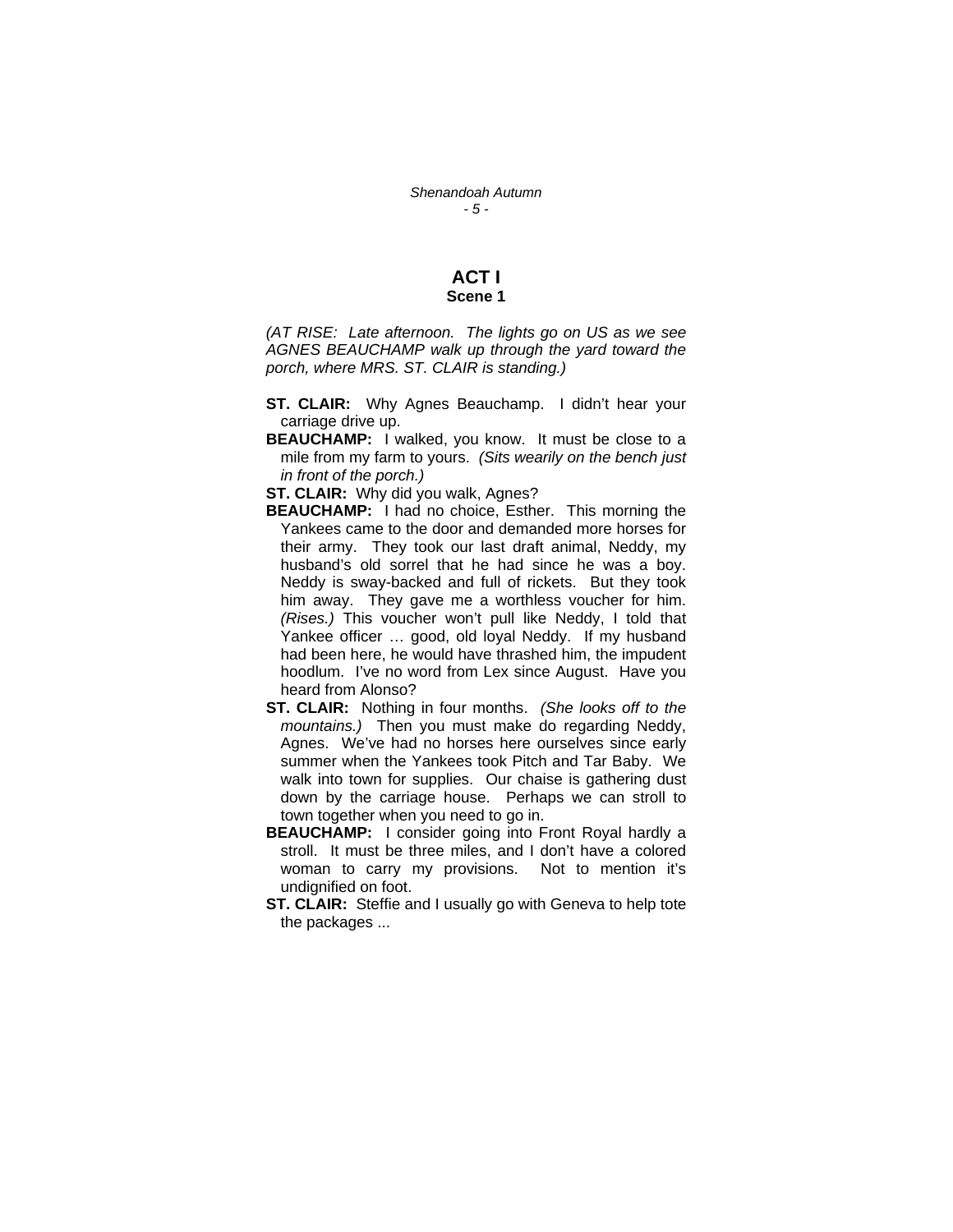- **BEAUCHAMP:** Oh, Esther, what's the use? *(Sits on bench again.)* The shelves in Stockwell and Reed are bare, and Mr. Knopf, the butcher, has scant meat that's not horse flesh in disguise.
- **ST. CLAIR:** *(Sitting next to HER.)* ... or what few packages there are.
- **BEAUCHAMP:** Look around you, Esther. There must be five thousand horsemen in your fields and gardens.
- **ST. CLAIR:** Hardly that many, Agnes.
- **BEAUCHAMP:** Not to mention their infantry! They make rude comments and gestures so that a Southern woman cannot pass unmolested! *(SHE rises.)* I drove them off my land! I told their officers this morning I would not abide their presence, their loud and filthy language!
- **ST. CLAIR:** *(With gentle irony.)* So it was you who sent them to me, Agnes.
- **BEAUCHAMP:** I stared this Yankee officer down from my porch ... him and his staff ... the French-looking one with the long blond ringlets. I willed them off my land, and, may God forgive me, I cursed them in language they understood! You could have done the same!
- **ST. CLAIR:** Where would you have me send them ... to the Satterfields? *(Rises.)* The Yankees go where they please.
- **BEAUCHAMP:** But they're cowards! They backed down to one unyielding Southern woman!
- **ST. CLAIR:** I don't have your fire, Agnes. *(A pause.)* You must be tired. Come and sit on the porch. I'll get you some lemonade, or at least what passes for lemonade in our kitchen. *(ST. CLAIR steps onto porch.)*
- **BEAUCHAMP:** Besides, I had to get them off my land. *(Lowering her voice, joining ST. CLAIR on porch.)* Three guerrillas from Colonel Mosby's battalion are hiding in my barn ... since last night.
- **ST. CLAIR:** Agnes, I wish you wouldn't tell me these things. It frightens me.
- **BEAUCHAMP:** I'm sure Alonzo wouldn't want you consorting with Yankees, opening your house to them, while he's off fighting them.